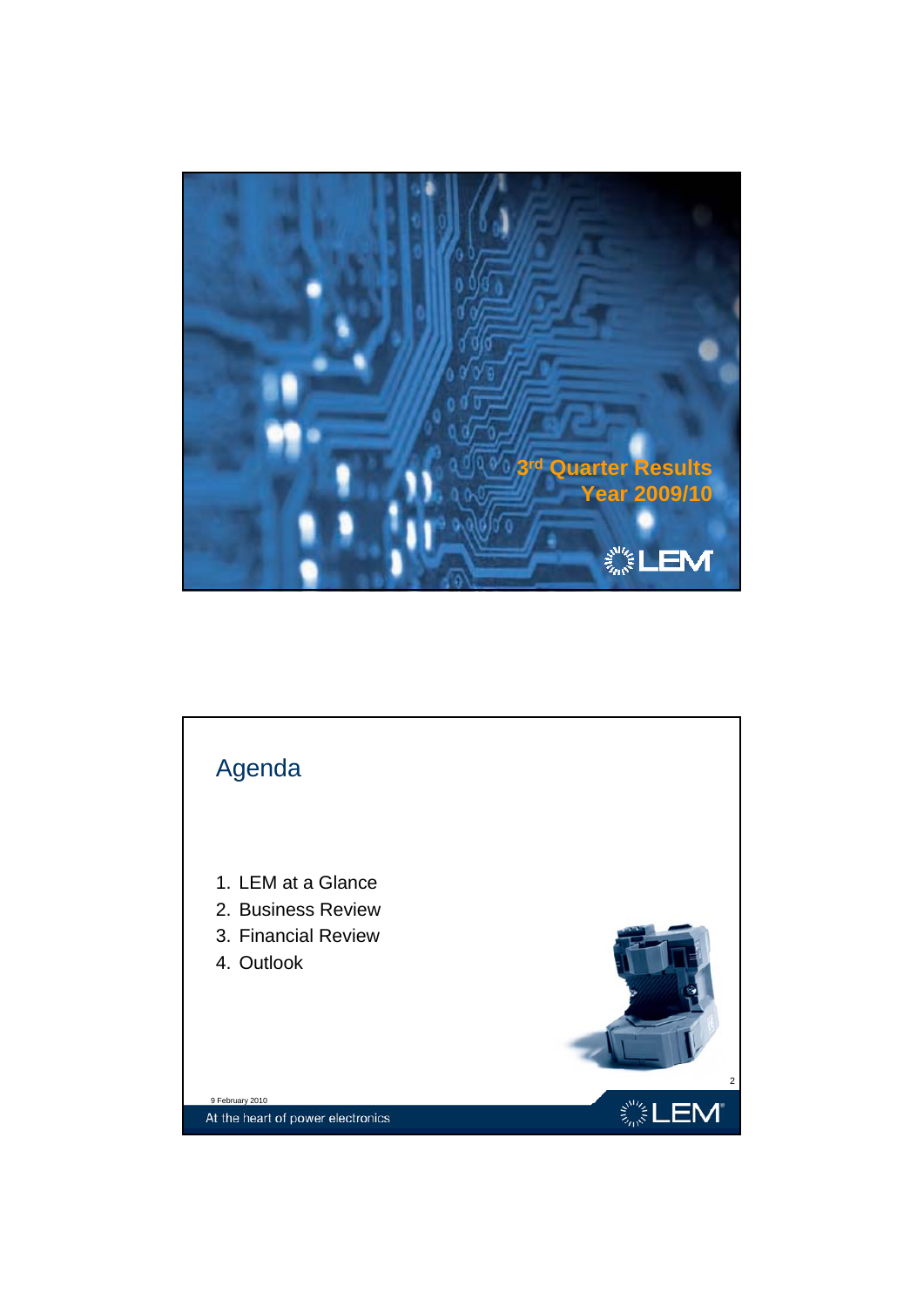

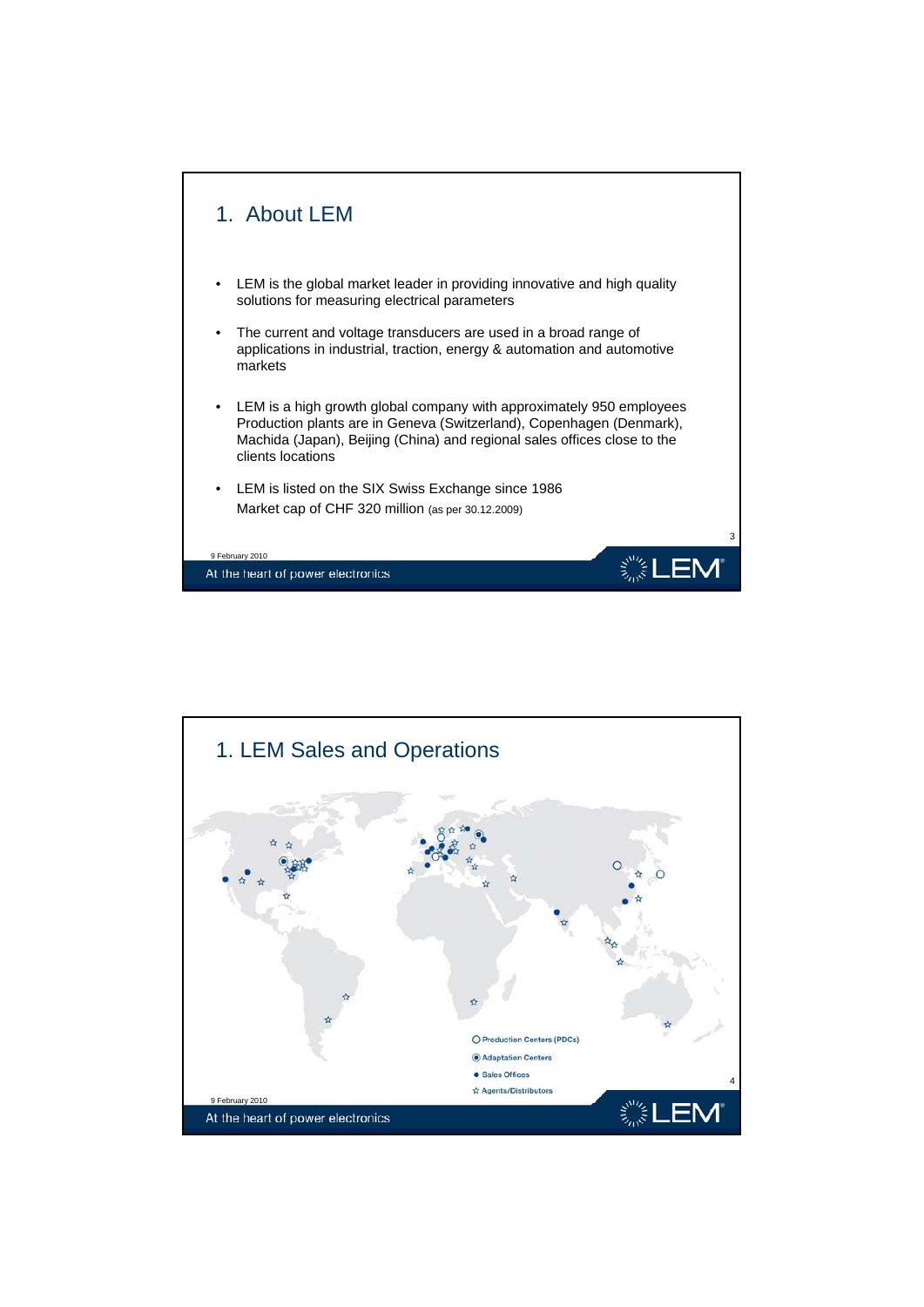

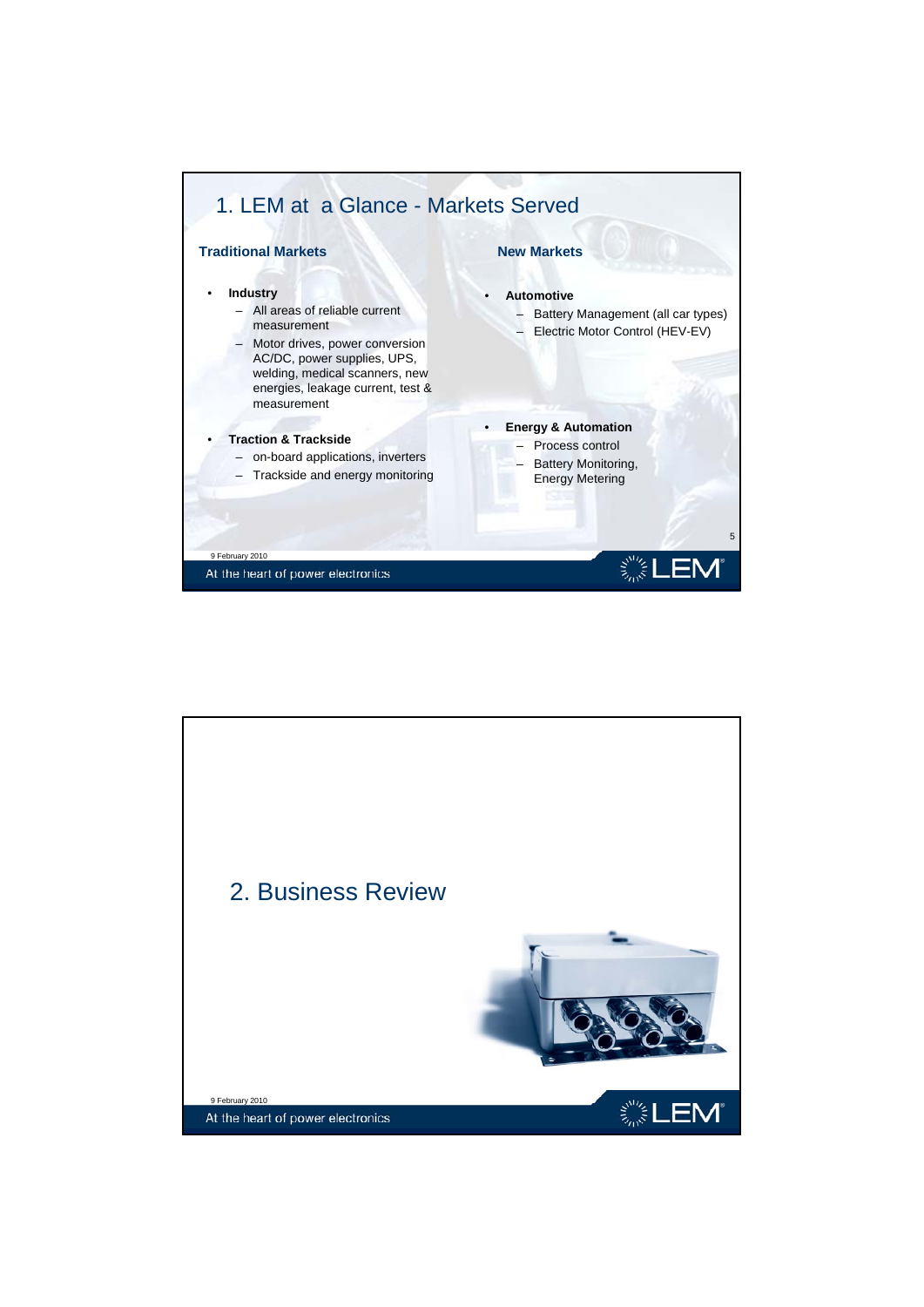

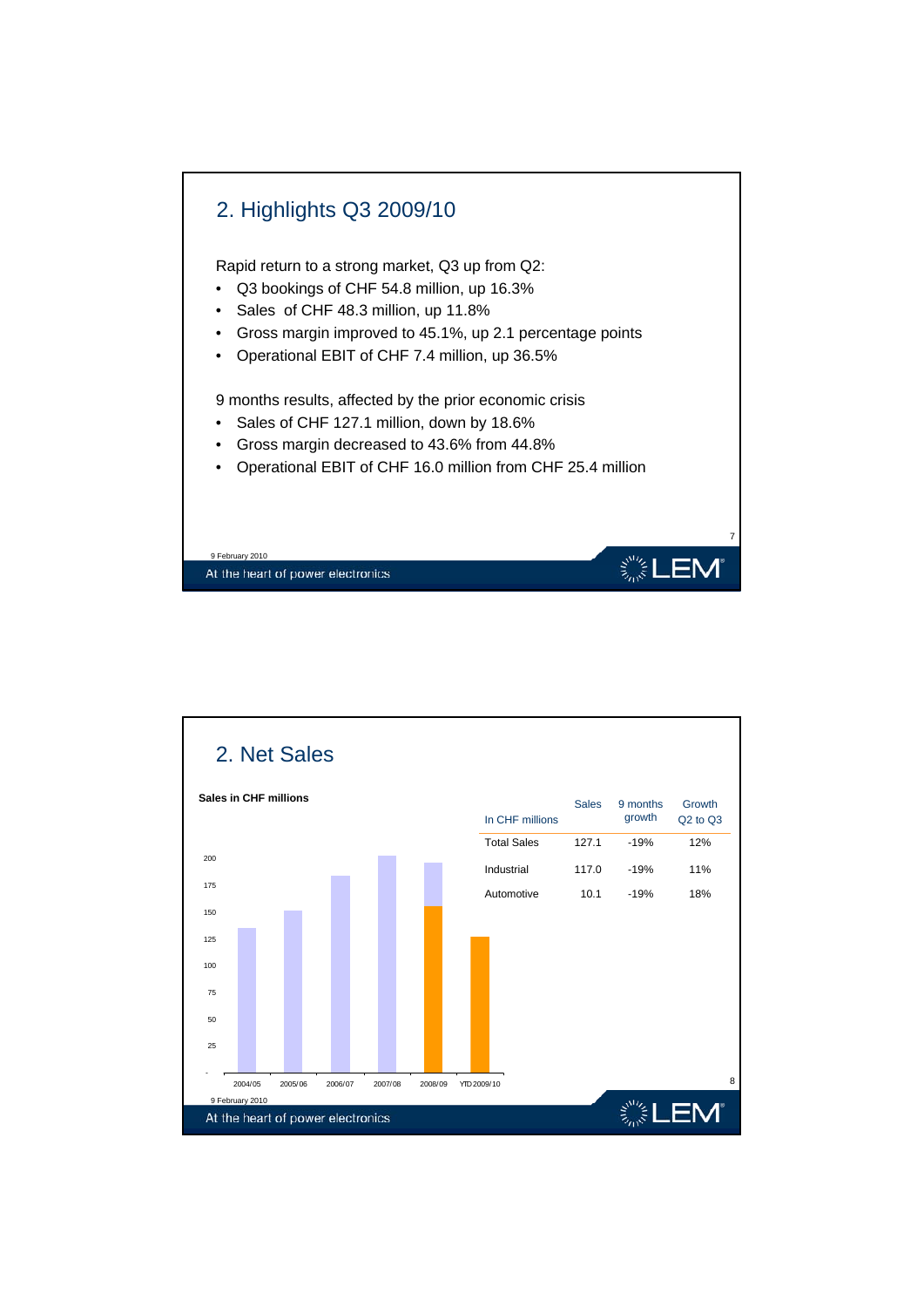

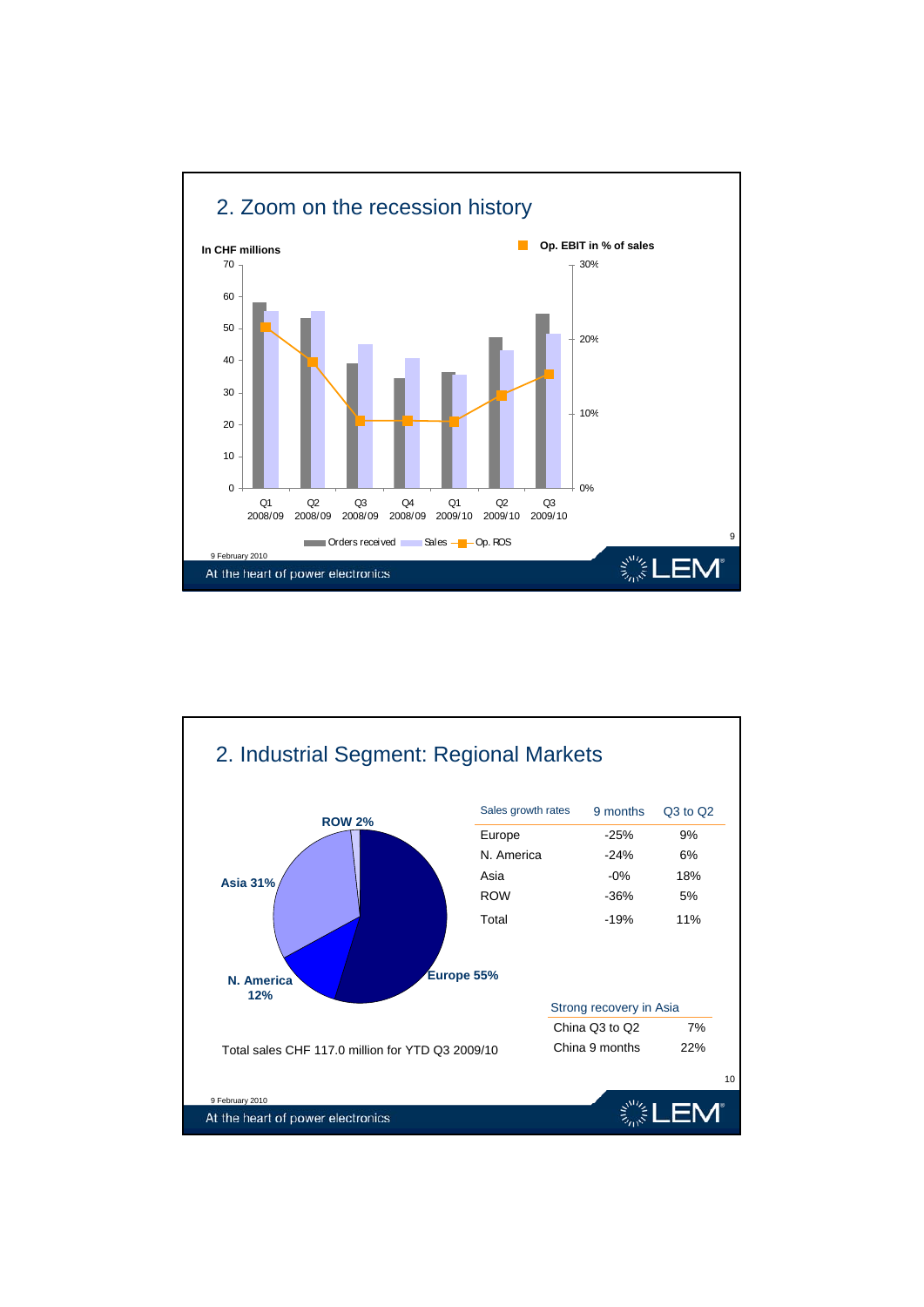

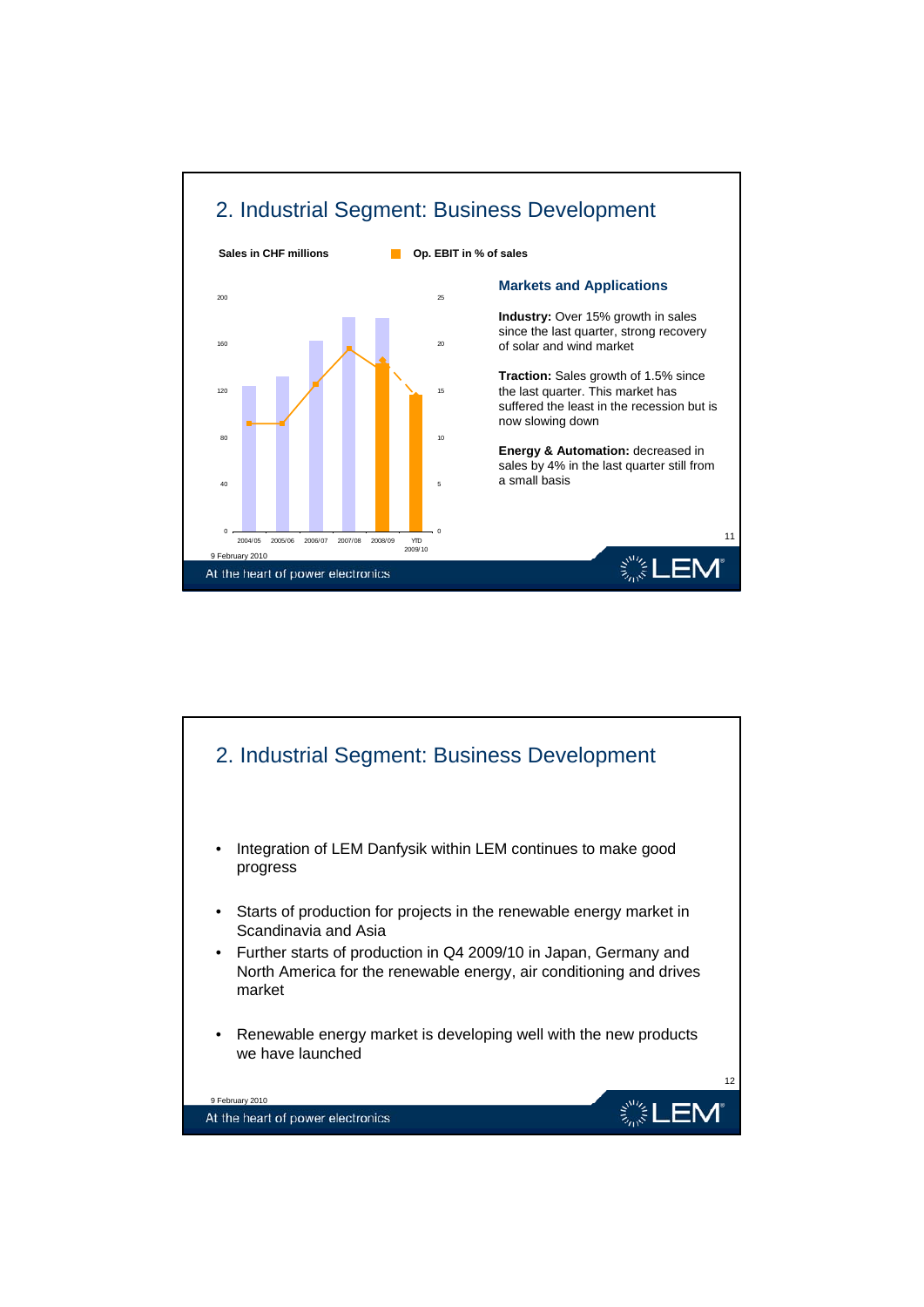

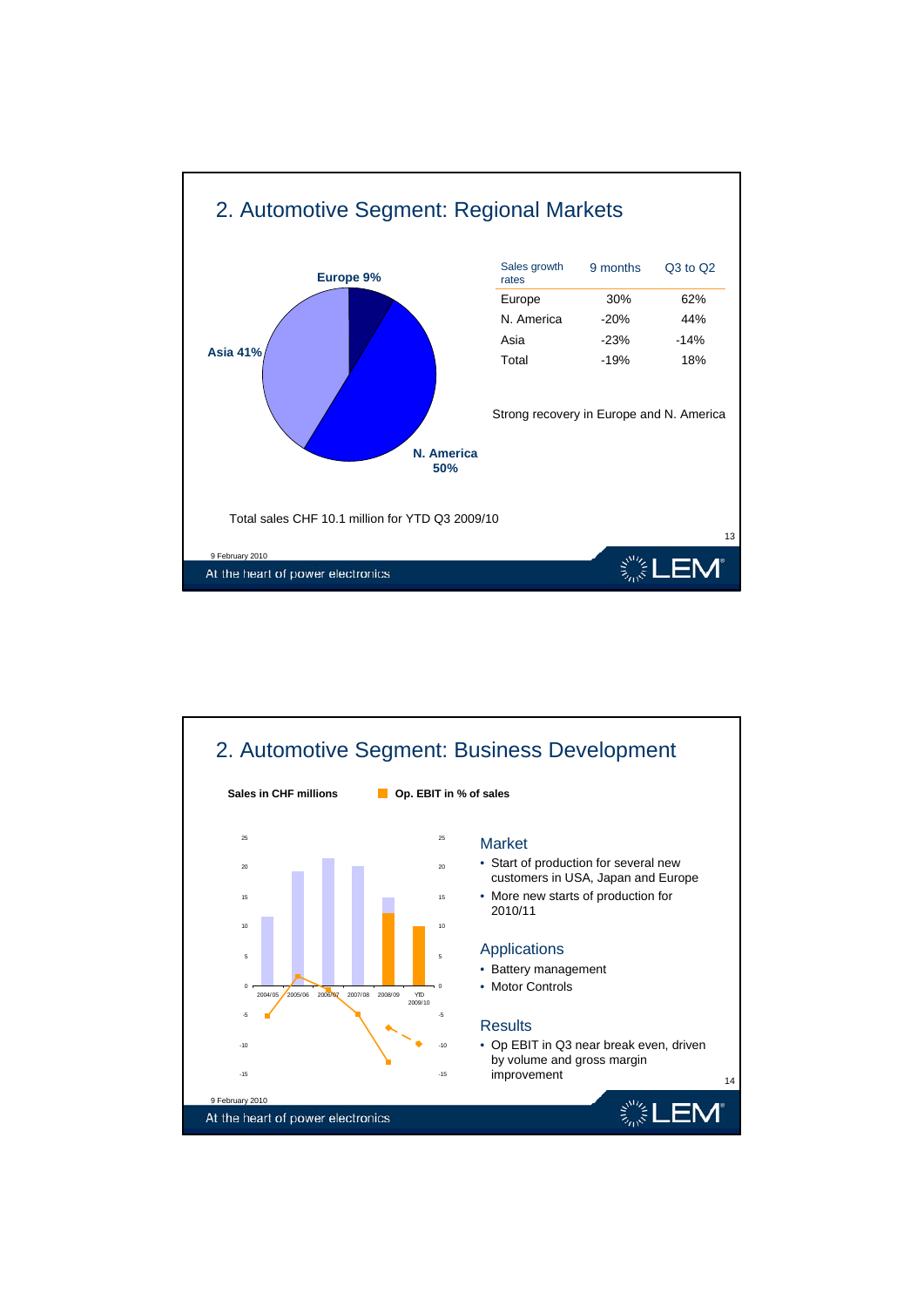

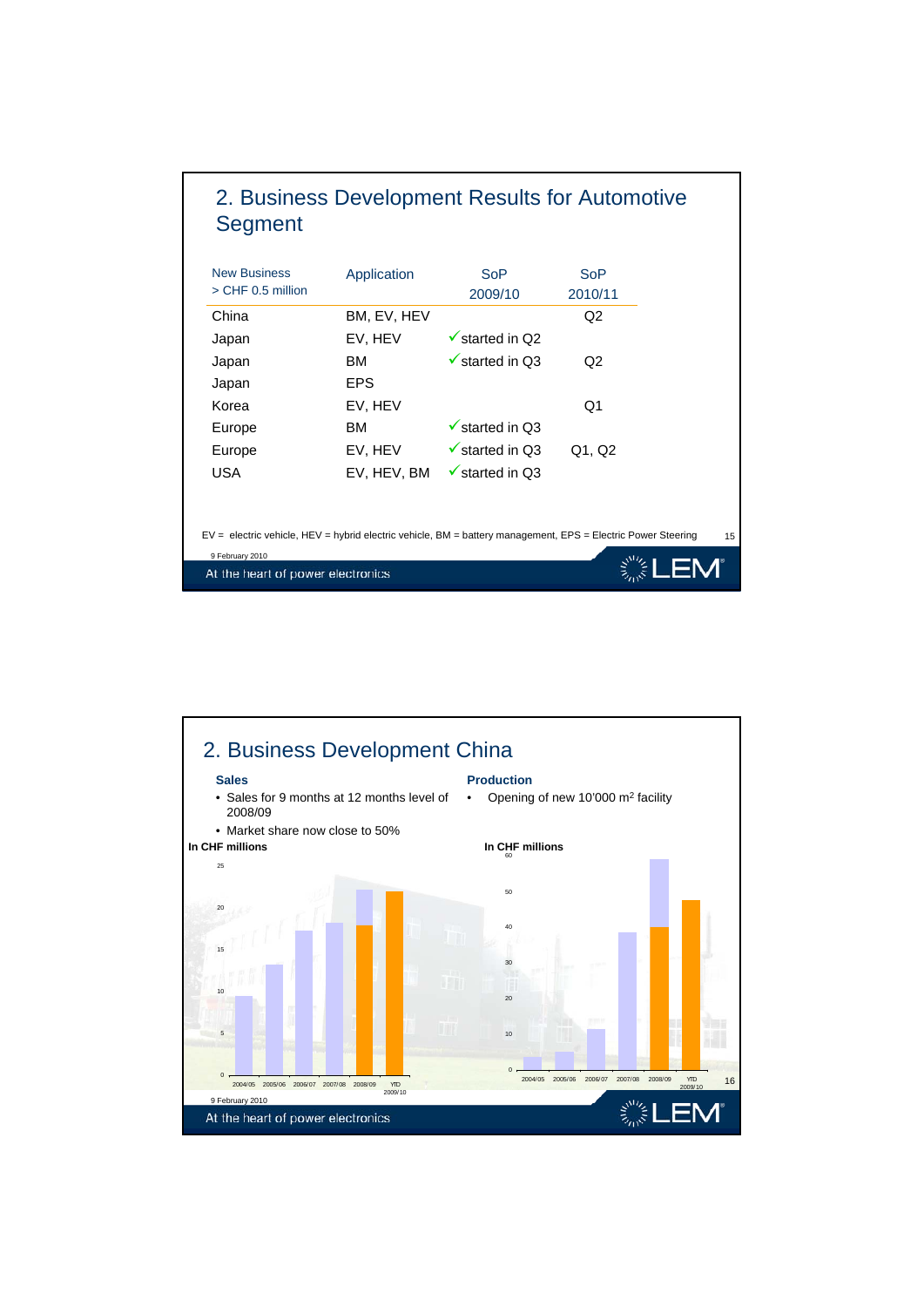

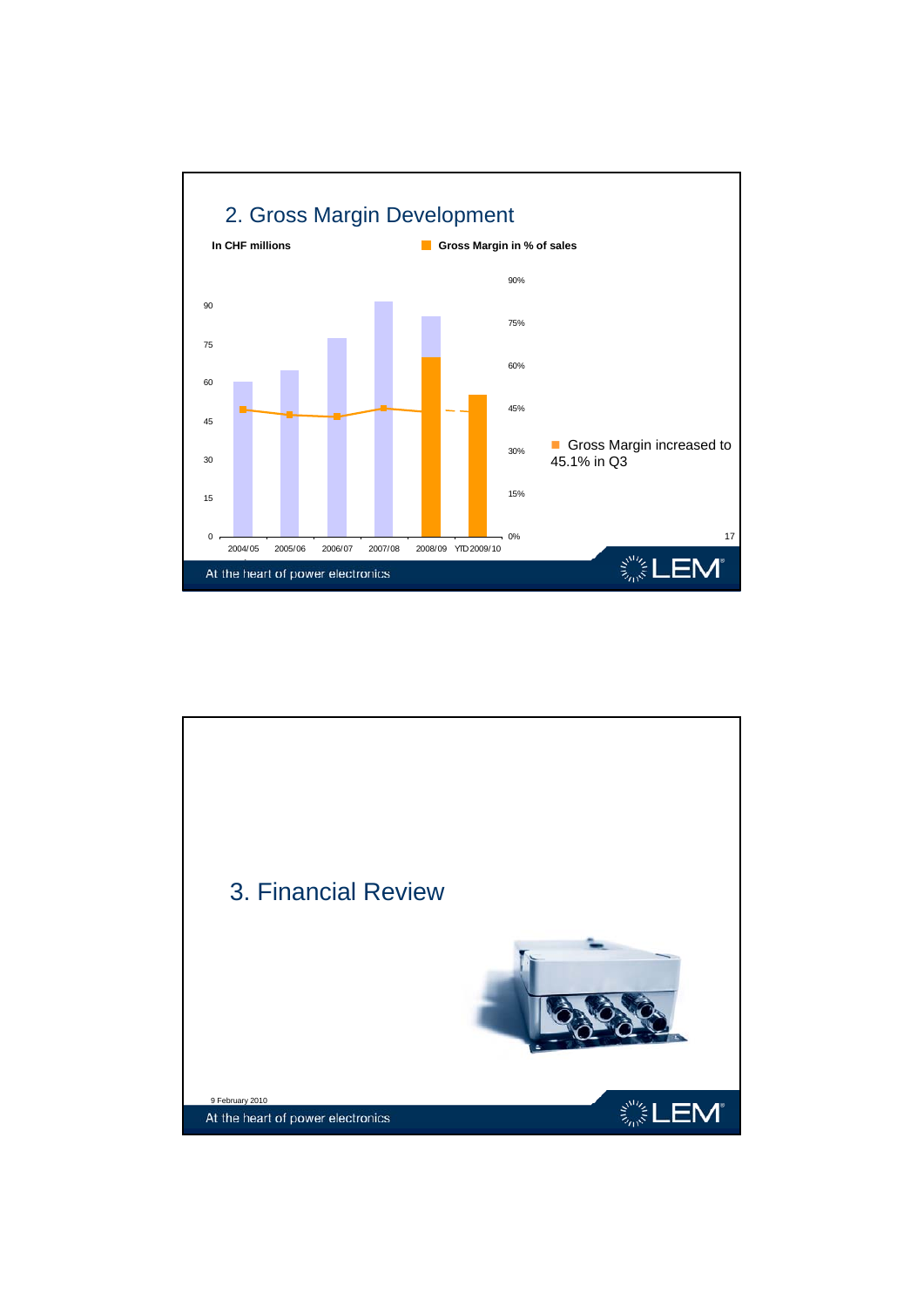| 3. Income Statement                                                                                                                                                           |                     |                     |          |                           |                           |          |
|-------------------------------------------------------------------------------------------------------------------------------------------------------------------------------|---------------------|---------------------|----------|---------------------------|---------------------------|----------|
| In CHF thousands                                                                                                                                                              | 9 months<br>2008/09 | 9 months<br>2009/10 | Change % | Q <sub>2</sub><br>2009/10 | Q <sub>3</sub><br>2009/10 | Change % |
| <b>Sales</b>                                                                                                                                                                  | 156'146             | 127'082             | $-19%$   | 43'172                    | 48'266                    | $+12%$   |
| Gross margin %                                                                                                                                                                | 44.8%               | 43.6%               |          | 43.0%                     | 45.1%                     |          |
| SG&A                                                                                                                                                                          | (44'443)            | (39'454)            |          | (13'147)                  | (14'375)                  |          |
| <b>Operational EBIT*</b>                                                                                                                                                      | 25'443              | 16'001              | $-37%$   | 5'418                     | 7'396                     | $+37%$   |
| SOP costs                                                                                                                                                                     | 4'960               | (5'614)             |          | (498)                     | (804)                     |          |
| <b>EBIT</b>                                                                                                                                                                   | 30'403              | 10'387              |          | 4'920                     | 6'592                     |          |
| Financial expense<br>(net)                                                                                                                                                    | (1'322)             | (1'051)             |          | (504)                     | (314)                     |          |
| Income taxes                                                                                                                                                                  | (7'520)             | (3'844)             |          | (1'559)                   | (2'357)                   |          |
| <b>Net profit</b>                                                                                                                                                             | 21'561              | 5'492               | $-74%$   | 2'857                     | 3'921                     | $+37%$   |
| * Before revaluation of provisions for the stock option plans<br>Share price development from CHF 149.90 to CHF 278.50 resulted in an additional provision of CHF 5.6 million |                     |                     |          |                           |                           | 19       |
| 9 February 2010<br>At the heart of power electronics                                                                                                                          |                     |                     |          |                           |                           |          |

| (1'120)<br>(202)<br>(1'322)                                    | (817)<br>(234)<br>(1'051)                                                                                                                                                                                           |
|----------------------------------------------------------------|---------------------------------------------------------------------------------------------------------------------------------------------------------------------------------------------------------------------|
|                                                                |                                                                                                                                                                                                                     |
|                                                                |                                                                                                                                                                                                                     |
|                                                                |                                                                                                                                                                                                                     |
| Foreign exchange cost mainly driven by USD and CNY devaluation | Other financial expense and income increase, because of the financing cost<br>* The foreign exchange effect is mainly due to currency volatility during the time between booking and settling a receivable/payable. |
|                                                                |                                                                                                                                                                                                                     |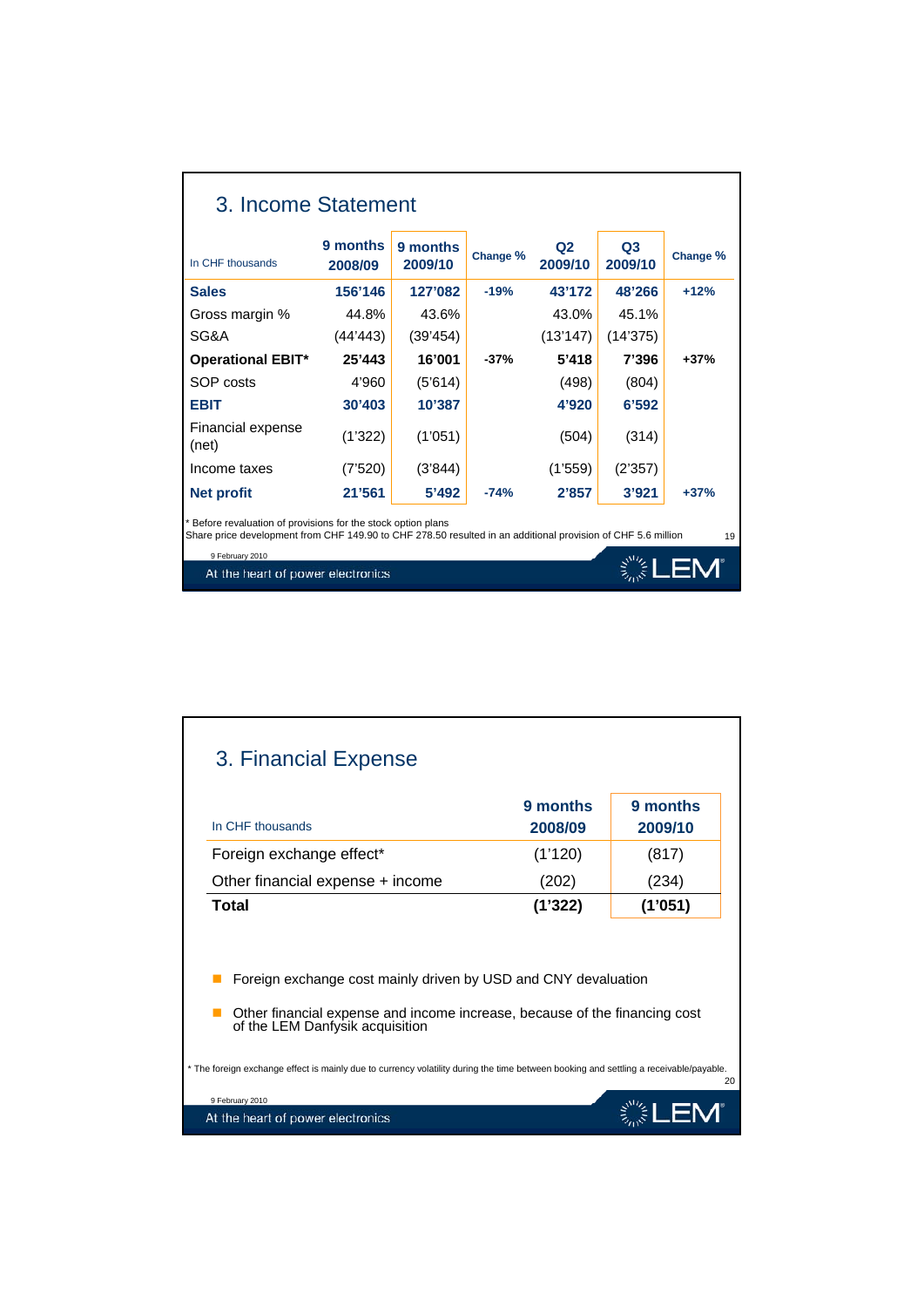|                                                                                                                                                                       | 9 months | 9 months |  |
|-----------------------------------------------------------------------------------------------------------------------------------------------------------------------|----------|----------|--|
| In CHF thousands                                                                                                                                                      | 2008/09  | 2009/10  |  |
| EBT                                                                                                                                                                   | 29'081   | 9'336    |  |
| Income taxes                                                                                                                                                          | (7'520)  | (3'844)  |  |
| thereof current & deferred tax                                                                                                                                        | (7'520)  | (2863)   |  |
| thereof withholding tax                                                                                                                                               | O        | (981)    |  |
| <b>Effective tax rate</b>                                                                                                                                             | 25.9%    | 41.2%    |  |
| without withholding tax                                                                                                                                               | 25.9%    | 30.7%    |  |
| Further increase of withholding tax provisions for dividend repatriation, linked to<br>positive EBT development according to the policy implemented in September 2009 |          |          |  |
| Tax rate excluding withholding tax expected to be significantly decreased going<br>forward                                                                            |          |          |  |

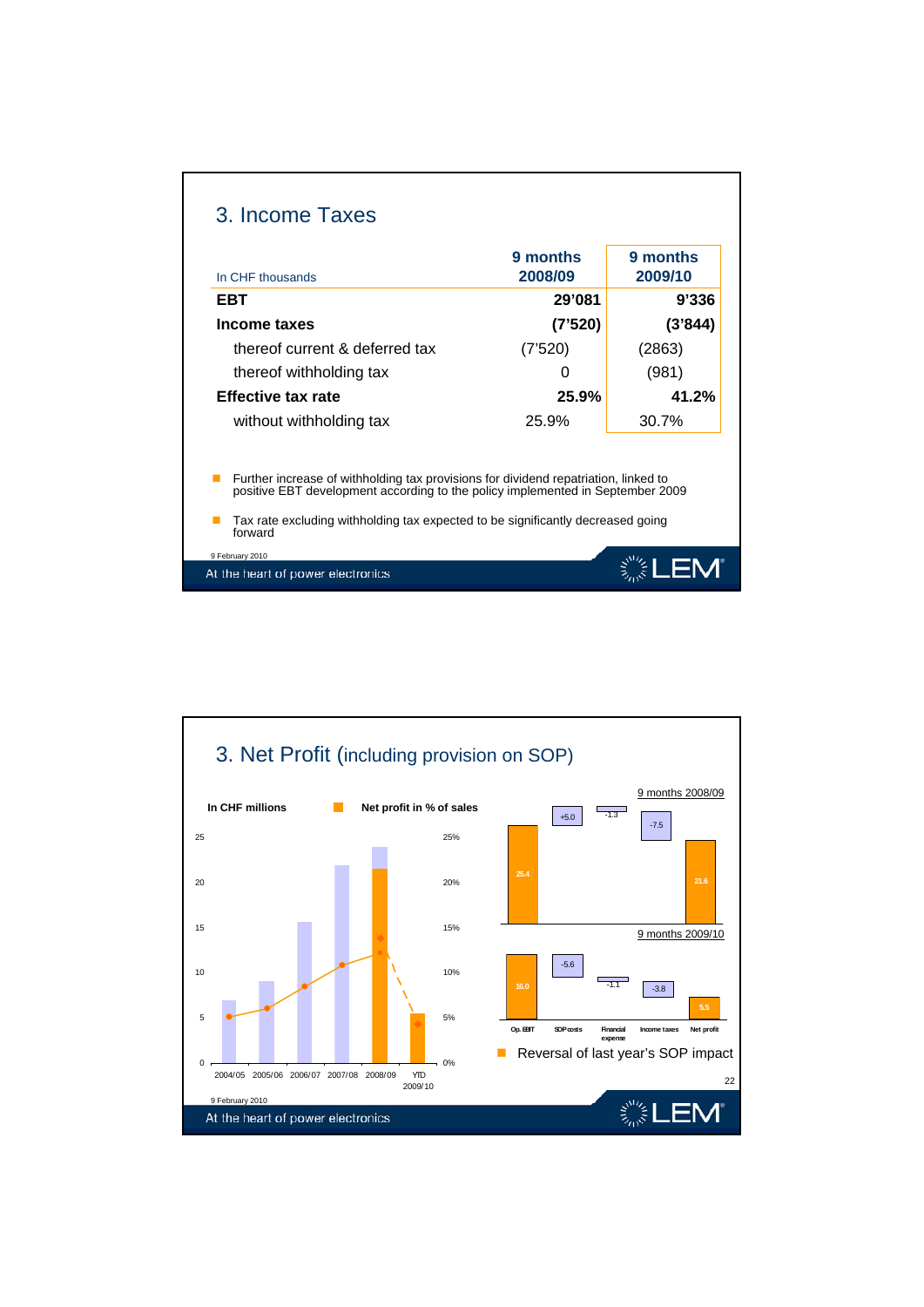